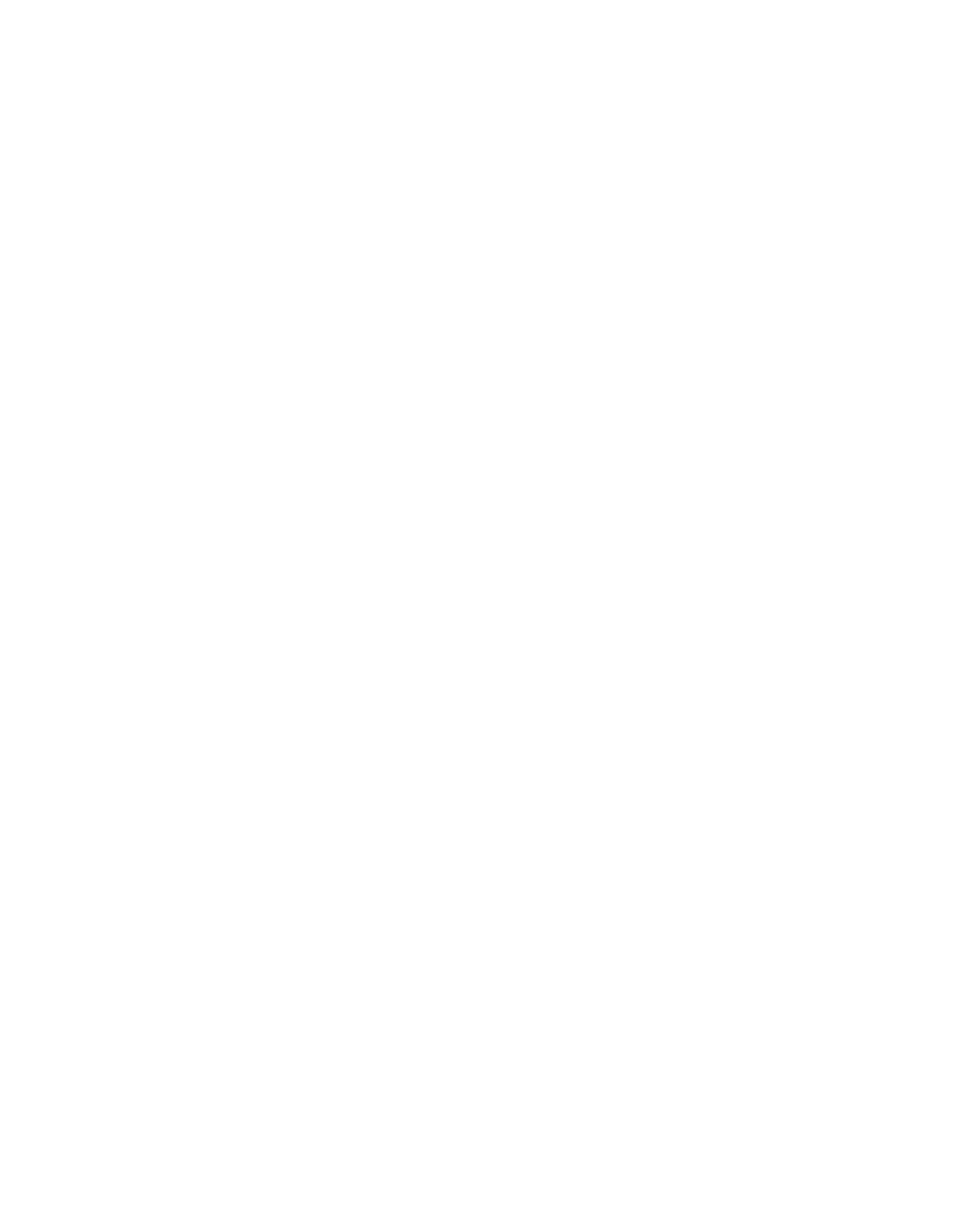# Project Area Community List

| <b>Community Name</b>   |
|-------------------------|
| <b>Bangor</b>           |
| <b>Bradley</b>          |
| <b>Brewer</b>           |
| Carmel                  |
| Clifton                 |
| Corinth                 |
| <b>Dixmont</b>          |
| Eddington               |
| Etna                    |
| Exeter                  |
| Glenburn                |
| Hampden                 |
| Hermon                  |
| Holden                  |
| Kenduskeag              |
| Levant                  |
| Milford                 |
| Newburgh                |
| Old Town                |
| Orono                   |
| Orrington               |
| Penobscot Indian Nation |
| Plymouth                |
| Stetson                 |
| Veazie                  |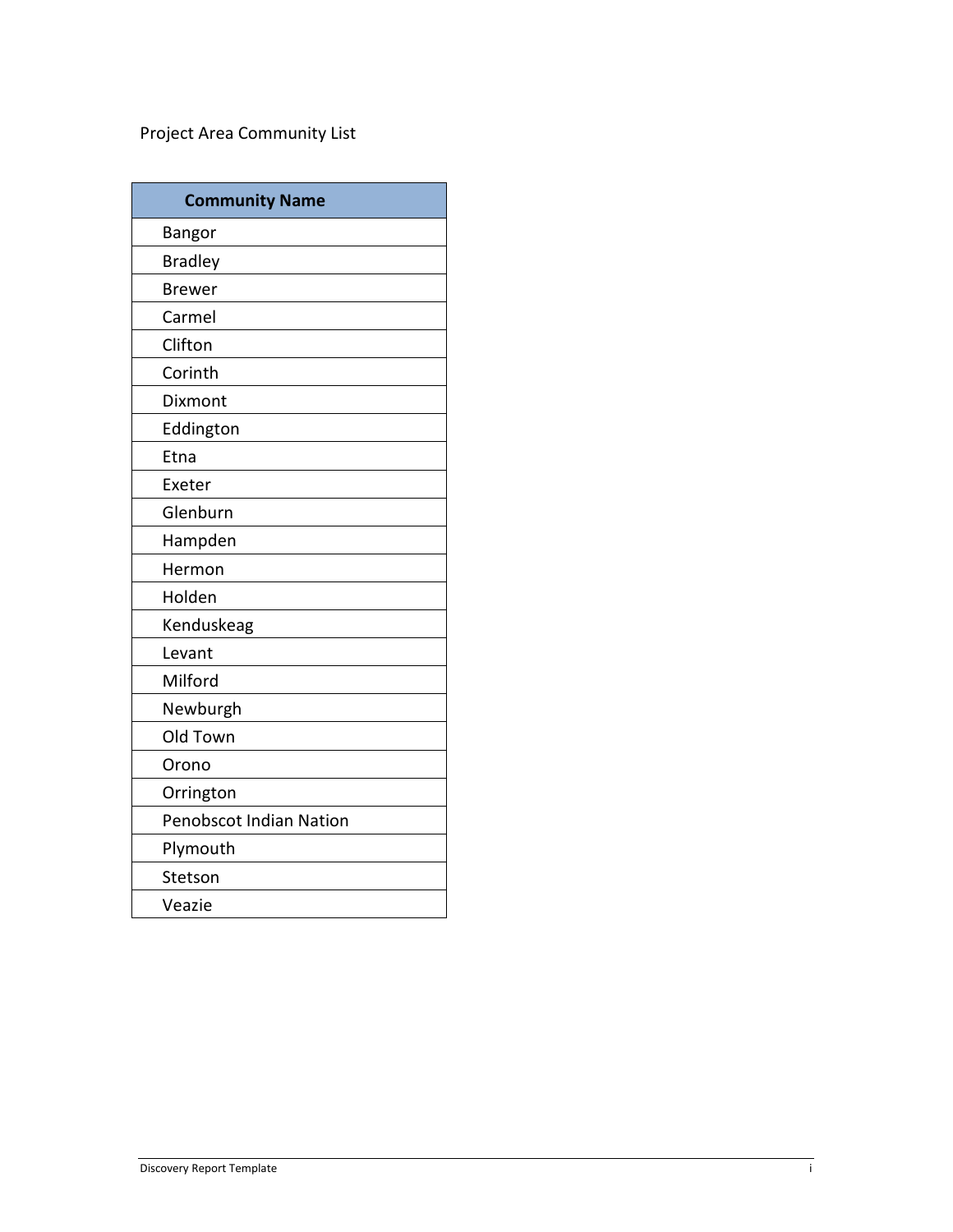# **Table of Contents**

| $\begin{minipage}{0.9\linewidth} \emph{ii} \emph{1} \emph{1} \emph{2} \emph{2} \emph{3} \emph{4} \emph{5} \emph{6} \emph{6} \emph{7} \emph{7} \emph{8} \emph{8} \emph{9} \emph{1} \emph{1} \emph{1} \emph{1} \emph{1} \emph{1} \emph{1} \emph{1} \emph{1} \emph{1} \emph{1} \emph{1} \emph{1} \emph{1} \emph{1} \emph{1} \emph{1} \emph{1} \emph{1} \emph$ |  |
|------------------------------------------------------------------------------------------------------------------------------------------------------------------------------------------------------------------------------------------------------------------------------------------------------------------------------------------------------------|--|
|                                                                                                                                                                                                                                                                                                                                                            |  |
|                                                                                                                                                                                                                                                                                                                                                            |  |
|                                                                                                                                                                                                                                                                                                                                                            |  |
|                                                                                                                                                                                                                                                                                                                                                            |  |
|                                                                                                                                                                                                                                                                                                                                                            |  |
|                                                                                                                                                                                                                                                                                                                                                            |  |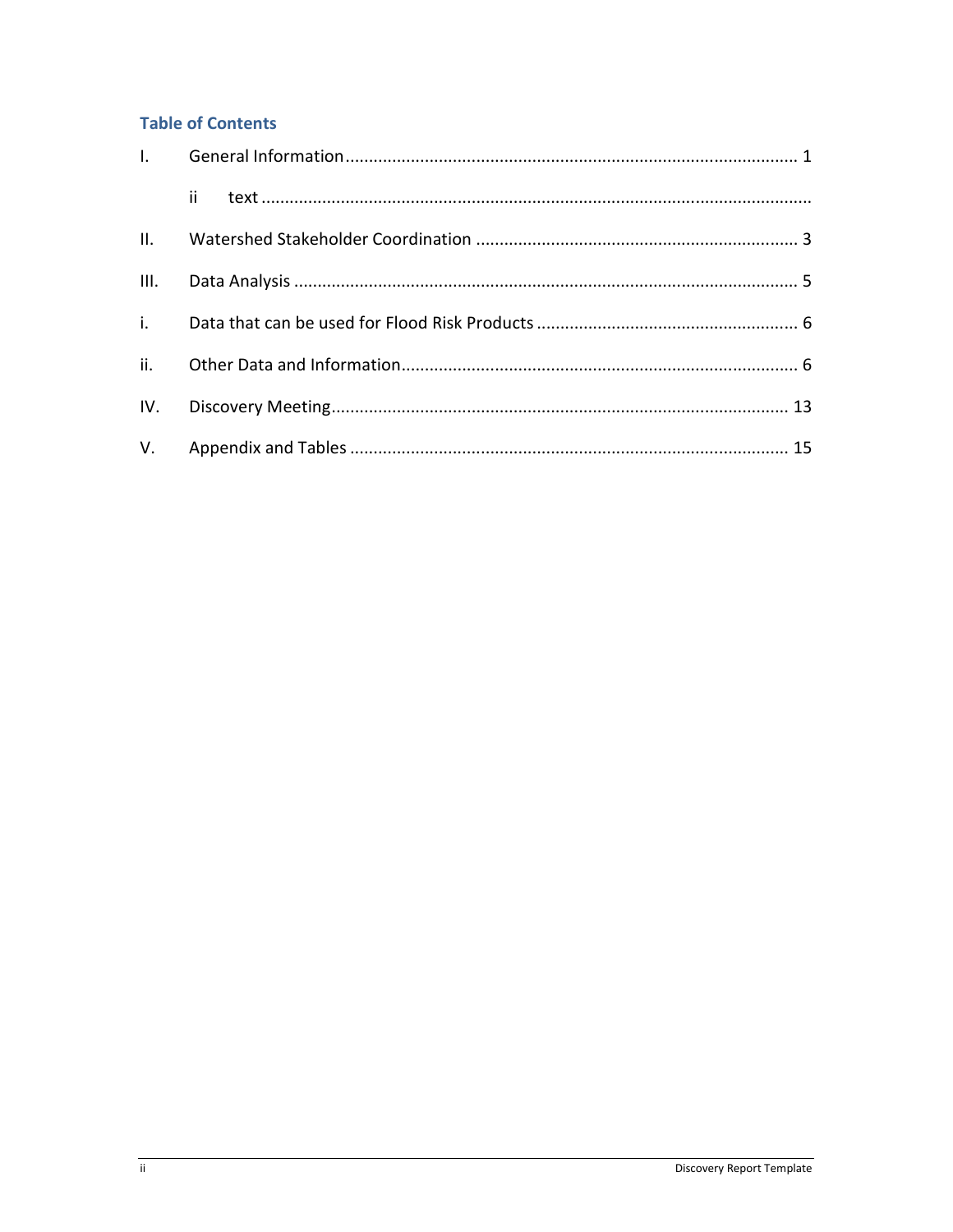# **I. General Information**

This Discovery project work was managed by the Maine Cooperating Technical Partner, the Maine Department of Agriculture Conservation and Forestry. The watershed stakeholder coordination, data analysis, Discovery meeting preparation and follow-up, and coordination of scope refinement were performed by the Maine Floodplain Management Program (MEFMP) staff. AECOM Technical Services Inc. performed the First Order Approximation (A.K.A. "Automated Engineering") zone A modeling work.

The USGS hydrologic unit code (HUC) for the Lower Penobscot Watershed is 01020005. The project area is the southern portion of the Lower Penobscot HUC8 comprised of the following 25 communities: Bangor, Bradley, Brewer, Carmel, Clifton, Corinth, Dixmont, Eddington, Etna, Exeter, Glenburn, Hampden, Hermon, Holden, Kenduskeag, Levant, Milford, Newburgh, Old Town, Orono, Orrington, Penobscot Indian Nation, Plymouth, Stetson, and Veazie.

Major streams in the area include the Black, Blackman, Great Works, Kenduskeag, Mohawk, Pushaw, and Souadabscook; all tributaries of the Penobscot River. Within the project area, from approximately Veazie and Eddington downstream, the river is tidally influenced to a minimal degree. Information on the extent of tidal influence and its impact on flooding concerns can be found in the 2016 Multi-Jurisdictional Hazard Mitigation Plan for Penobscot County, ME.

The Penobscot River within the project area and portions of several of the streams are considered critical habitat for Atlantic Salmon Gulf of Maine Distinct Population Segment. The Penobscot River below the Milford Dam is considered critical habitat for Endangered Shortnose sturgeon.

An overview map of the project area is provided in Figure 1.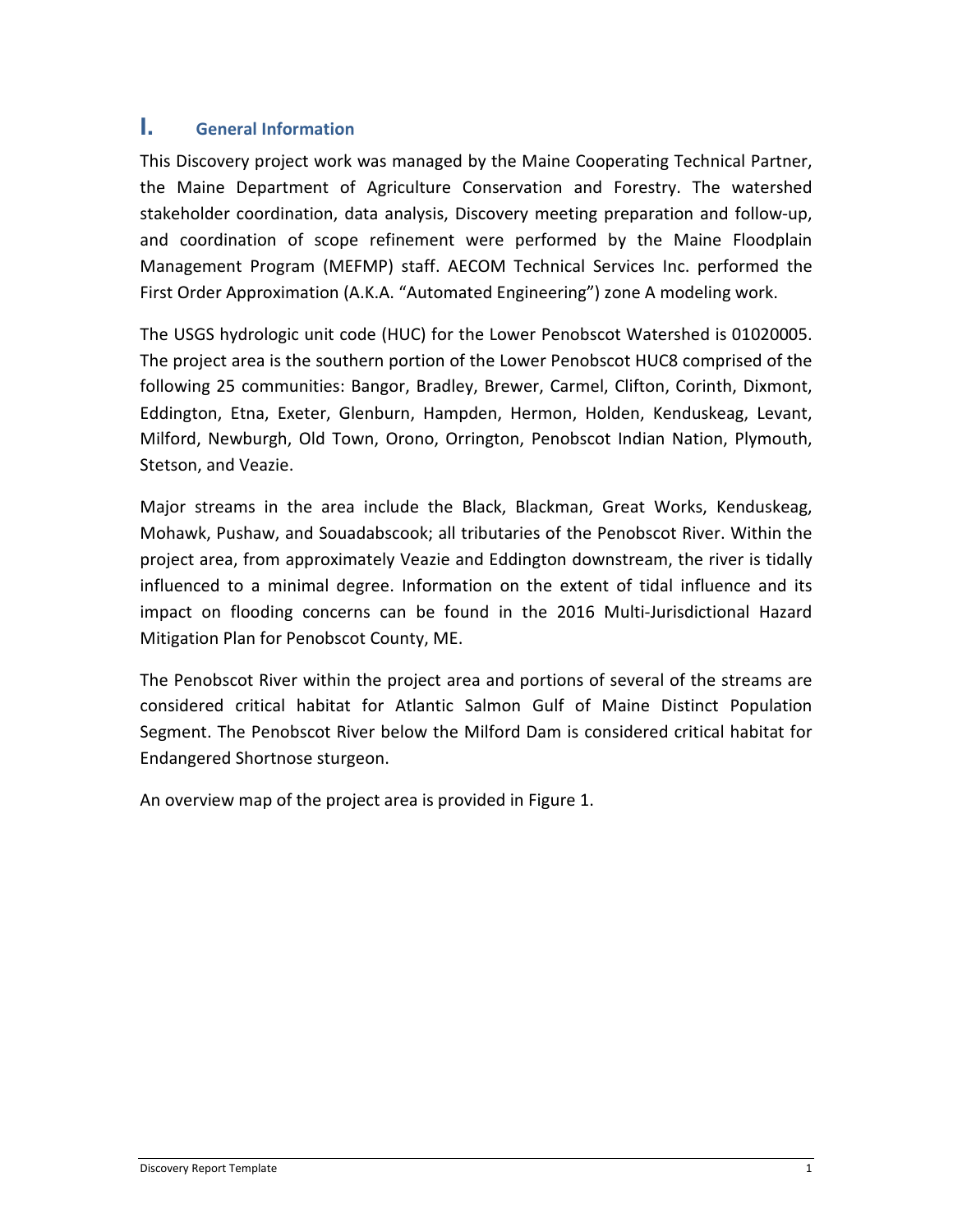Figure 1. Project Overview Map

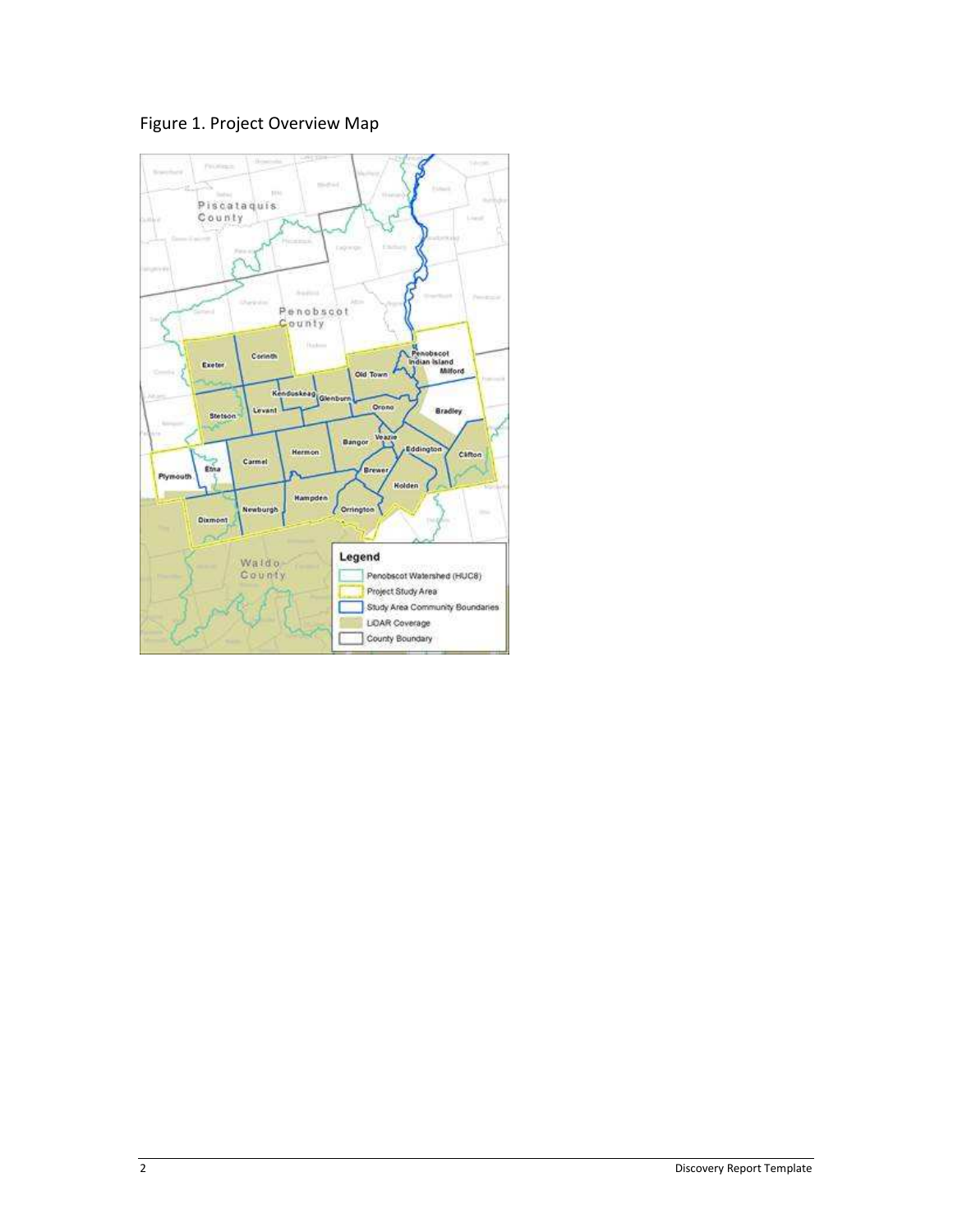# **II. Watershed Stakeholder Coordination**

The interactive online questionnaire titled "Lower Penobscot Watershed Risk MAP Discovery Questionnaire for FEMA Flood Insurance Rate Maps" was developed by MEFMP in order to assess the mapping needs of the community and assess the community resources available for improving the floodplain maps, and the community awareness of and ability to mitigate flood hazards. A PDF copy of the questionnaire is attached as Appendix A. A live link to the questionnaire was included in the email notification to stakeholders, and the web-address was included in the mailed letter notification.

Mailed notification of the meeting date and times, including a request to RSVP and a request to fill out the questionnaire went to the primary elected official, code enforcement officer, town administrator, planning board chair, and EMA director (or fire chief if there was no EMA director) of each project community on February 10, 2016. In addition, emailed notification went to, at a minimum, the code enforcement officer and town administrator of each project community on February 10, 2016. Copies of the notification letters are included as Appendix B. Follow-up phone calls were placed to each community that did not initially respond to the questionnaire between late February and early May. Due in large part to the follow-up phone calls, between the period of February 22<sup>nd</sup> and March 25<sup>th</sup>, 21 responses to the questionnaire were recorded. Most of the responses were from community officials, such as code enforcement officers and town managers in the project area.

Other stakeholders that were invited to the meeting by the Maine Floodplain Management Program staff via email include:

| <b>First</b>     | Last           | <b>Organization / Title</b>                      |
|------------------|----------------|--------------------------------------------------|
| Joann            | Mooney         | MEMA/State Hazard Mitigation Officer             |
| Michelle         | Tanguay        | <b>Regional EMA Director</b>                     |
| Jon              | Farley         | <b>Regional Planning Commission</b>              |
| Dan              | <b>Baumert</b> | <b>USDA - NRCS</b>                               |
| Penobscot<br>Co. | Office         | Penobscot Soil and Water Conservation<br>Service |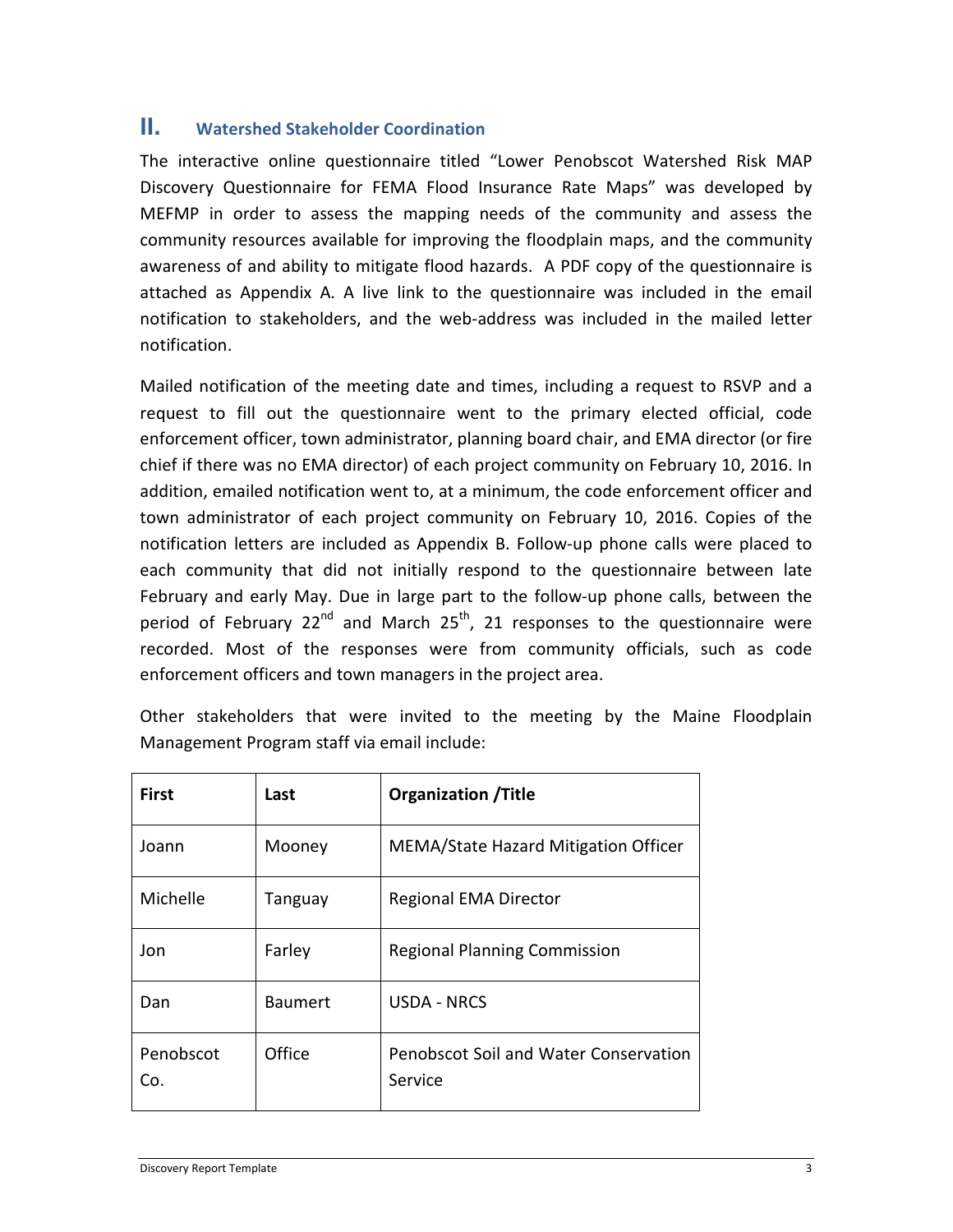On April 21, 2016 an additional mailed notification went out to Code Enforcement Officers, Community Administrators, Chief Elected Officials and Emergency Management Directors on behalf of FEMA, inviting stakeholders to attend the Discovery Meeting. Copies of the letters are included as Appendix C.

A complete list of community officials contacted is attached as Appendix D. Responses to the questionnaire, and including stakeholder responses to information requests at the Discovery Meetings are included as Appendix E. The RSVP list and sign-in sheets for both meetings are included as Appendix F.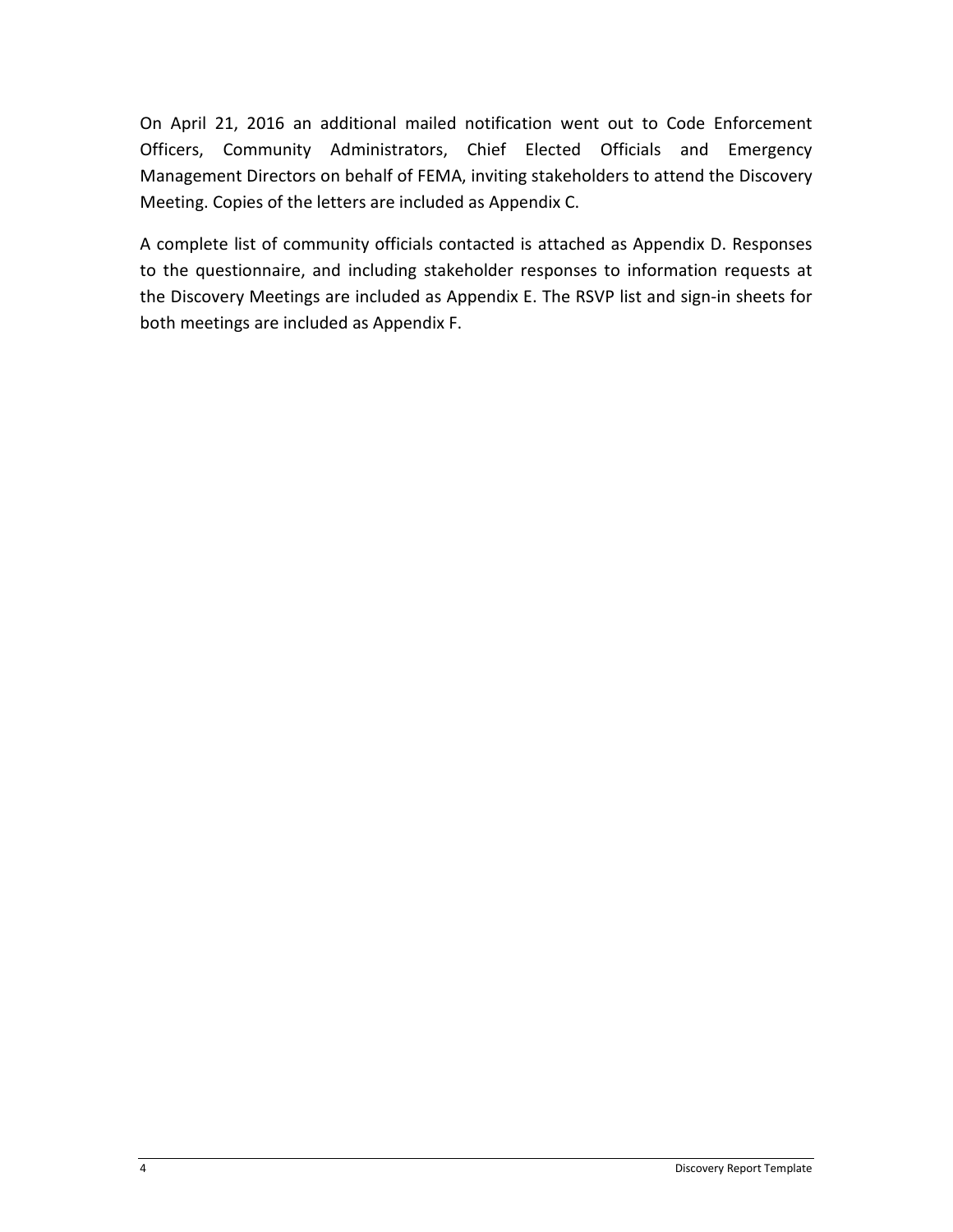# **III. Data Analysis**

A list of the data collected and the source of the data is shown in Table 1. In addition, Data Analysis is divided between two sections: one section listing the data that can be used for Risk MAP products (regulatory and non-regulatory) and one section listing other data and information that helped the project team to form a more holistic understanding of this watershed.

| Data Layer               | <b>Notes &amp; Source</b>                                                  |
|--------------------------|----------------------------------------------------------------------------|
| <b>FIRM Panel Index</b>  |                                                                            |
| Topographic Data         | Extent of 2014 LiDAR Mission project footprint shapefile: Maine Office of  |
| Footprint                | GIS                                                                        |
| Topographic Data         | GISVIEW.MEGIS.Contours 2ft                                                 |
|                          | GISRASTER.MEGIS.MEDEM2 SHADE                                               |
| Aerial Photography       | http://mapserver.maine.gov/wms/mapserv.exe?map=c:/wms/orthos.map&          |
| <b>FEMA Flood Zones</b>  | FEMA Q3 Flood Data (1990)                                                  |
| LOMC's                   | FEMA Map Service Center NFHL 23 20150716                                   |
| <b>Repetitive Loss</b>   | <b>FEMA CIS Community Reports</b>                                          |
| Severe Repetitive        | FEMA Media Library https://www.fema.gov/media-                             |
| Loss                     | library/assets/documents/103337                                            |
| <b>CNMS</b>              | Coordinated Needs Management Strategy (CNMS) database from FEMA            |
|                          | Region 1 Includes stream lines (S Studies Ln) indicating validation status |
|                          | and flood zone type.                                                       |
| <b>NHD Stream Lines</b>  | Maine Office of GIS shapefile GISVIEW.MEGIS.NHDFlowline                    |
| <b>NHD Water Bodies</b>  | Maine Office of GIS shapefile GISVIEW.MEGIS.NHDWaterbody                   |
| Roads                    | Maine Office of GIS shapefile GISVIEW.MEGIS.NG ROADS                       |
|                          | Maine Office of GIS shapefile GISVIEW.MEDOT.medotpubrds                    |
| Community                | Maine Office of GIS shapefile GISVIEW.MEGIS.Metwp24P                       |
| <b>Boundaries</b>        |                                                                            |
| <b>County Boundaries</b> | Maine Office of GIS shapefile GISVIEW.MEGIS.Cnty24P                        |
| Watershed                | Maine Office of GIS shapefile GISVIEW.MEGIS.WBDHU8                         |
| <b>Boundaries</b>        |                                                                            |
| <b>Conserved Lands</b>   | Maine Office of GIS shapefile GISVIEW.MECONSLANDS.Conserved Lands          |
| <b>Tribal</b>            | Maine Office of GIS shapefile GISVIEW.MEGIS.Metwp24P                       |
| Lands/Reservations       | Maine Office of GIS table GISVIEW.MEGIS.GEOCODES                           |
|                          | Field "Status" = R for Reservation                                         |
| Dams                     | Maine Office of GIS shapefile GISVIEW.MEGIS.Impounds                       |
| <b>Stream Gages</b>      | <b>USGS text locations</b>                                                 |
| <b>Tidal Gages</b>       | <b>NOAA</b>                                                                |

| Table 1: Data Collection for Lower Penobscot Watershed Discovery |  |
|------------------------------------------------------------------|--|
|------------------------------------------------------------------|--|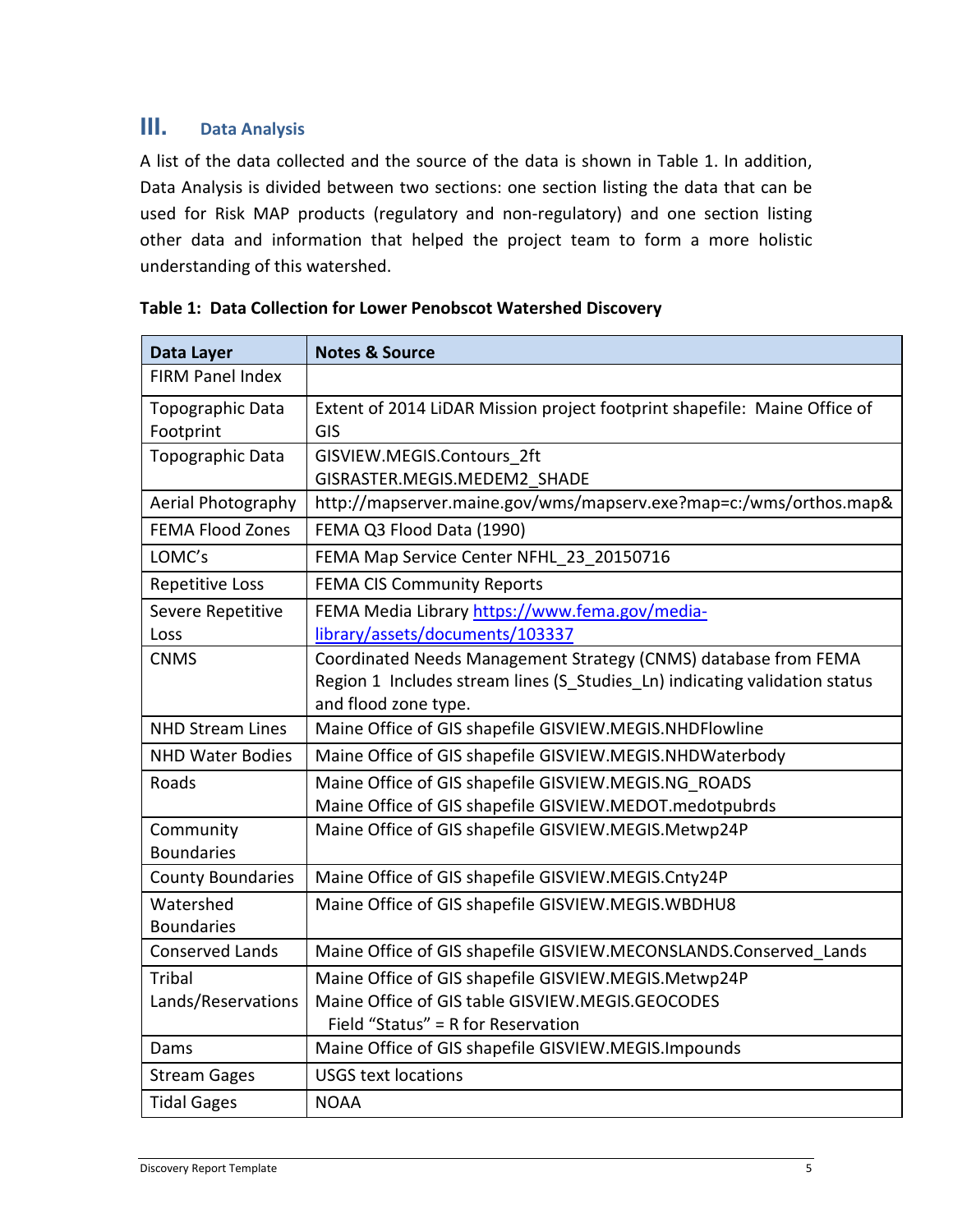| Wind Gages                                | <b>NOAA</b>                                                                                                                 |
|-------------------------------------------|-----------------------------------------------------------------------------------------------------------------------------|
| <b>Coastal Barrier</b><br>Resources (CBR) | USFW shapefile download<br>http://www.fws.gov/ecological-services/habitat-<br>conservation/cbra/Maps/index.html             |
|                                           |                                                                                                                             |
| <b>Coastal Bluff</b><br>Hazards           | Maine Office of GIS shapefile GISVIEW.MEMGS.COASTAL BLUFF HAZARDS                                                           |
| Parcels                                   | Maine Office of GIS shapefile GISVIEW.MEGIS.Parcels                                                                         |
| Community<br>Requests                     | CNMS S req submitted to FEMA CNMS database coordinator for upload to<br>https://msc.fema.gov/cnms/                          |
| Areas of Mitigation<br>Interest           | Penobscot County Multi-Jurisdictional Hazard Mitigation Plan<br>http://penobscotema.squarespace.com/hazard-mitigation-plan/ |

## **i. Data that can be used for Flood Risk Products**

As shown on the Final Discovery Map in Appendix H of this report, LiDAR (Airborne Light Detection and Ranging) was collected within the study area for the Maine Office of GIS in 2015. The data meets the specifications of the National Enhanced Elevation Assessment Quality Level 2, and Quality Level 1.

**ii. Other Data and Information** 

## **a. Multi-Jurisdictional Hazard Mitigation Plan Status**

The current Multi-Jurisdictional Hazard Mitigation Plan for Penobscot county, which covers all the communities in the area of interest, received Formal Approval on February 16th, 2012. Hazard Mitigation Plans expire 5 years after their Formal Approval date. The plan has been updated and received Approval Pending Adoption (APA) from FEMA on April 22nd. The next step in the update process will be for each community to adopt the plan through a resolution and then for the plan to be submitted for Formal Approval, a process for which the State Hazard Mitigation Officer, Joann Mooney, will be the contact.

The current plan, with pending updates shown, can be viewed on the Penobscot County Emergency Management Agency's website at: http://penobscotema.squarespace.com/hazard-mitigation-plan/

In addition to the information that can be found in the plan, EMA Director Michelle Tanguay provided the following insight into the flood risk concerns in the project area:

The major factors for us are the winter ice and spring runoff combined with rain fall and warm temps. If all these factors are at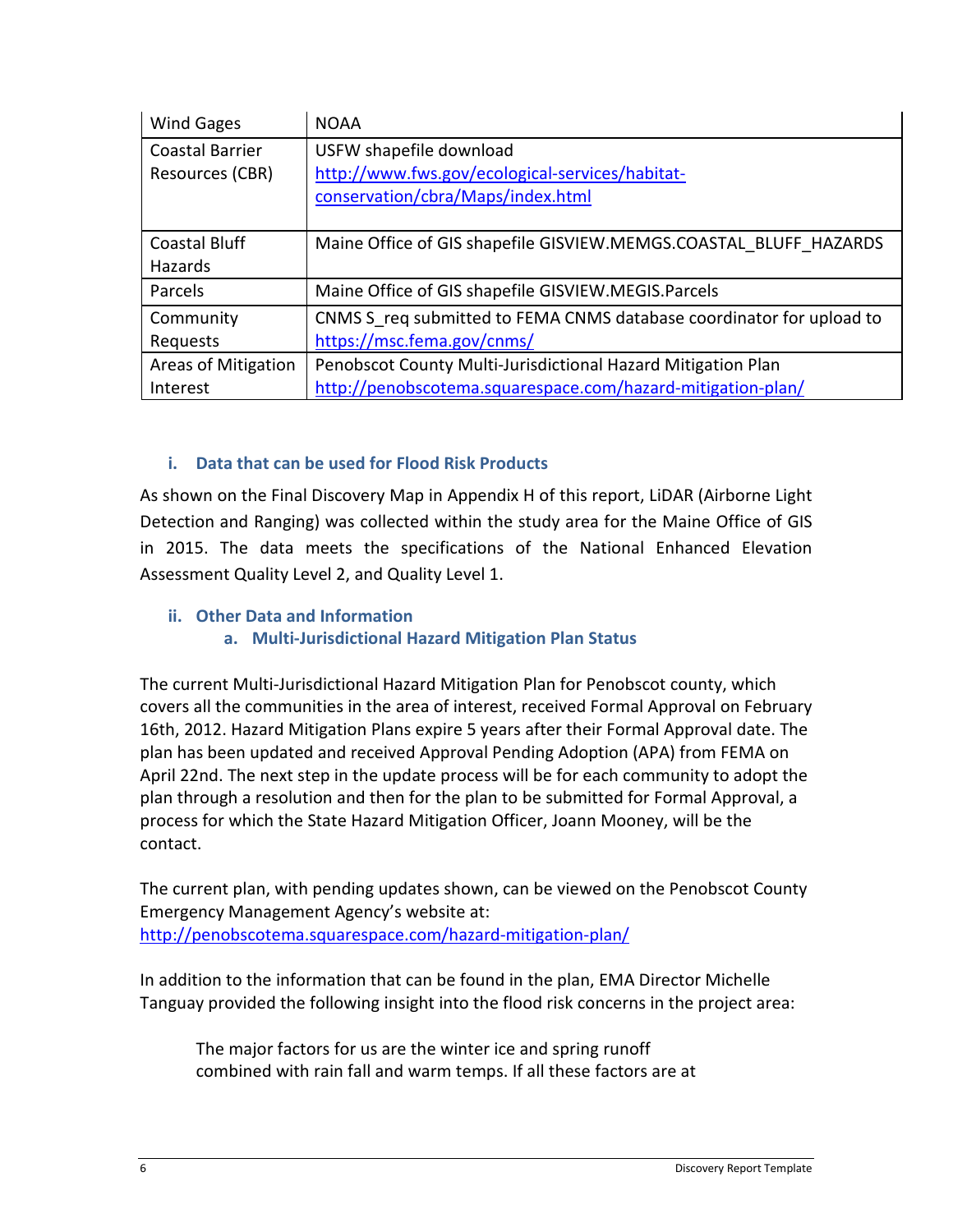a high, then odds are we have spring flooding but if low, we're good.

Penobscot (PT) PT County has only been able to hit the level of damages for 1 Disaster Declaration since the ice storm of 98 and that was the May Day Floods in 2008. Aroostook County was hit pretty bad however, there were enough communities along the Penobscot River in PT County that incurred damages that we were able to meet our threshold and request assistance. There is only 1 community on your list below that was affected by the May Day flood and that would be Old Town. More communities north of Old Town were affected, basically follow the river up. (Milford, Costigan, Passadumkeag, Mattawamkeag and Grindstone are the ones that have continues spring flooding) In my mind, each community has a "problem area" that as an Emergency Manager, I go to that if flooding is going to happen, will be flooded.

Let me just do an overview on each left on your list and then you can always ask me additional if needed.

Bangor- Penobscot River in downtown is always an area of concern for spring flooding or heavy rains. Spring flooding is contingent on ice. The heavy rains put a strain on our storm drain system and usually flood the lower level of the parking garage. The parking lot behind Seadog, under the Joshua chamberlain bridge gets some water in it during high tides with heavy rains too.

Old Town & Orono- Pretty much the same as Bangor, dependent on ice/spring flooding. If there is a lot of ice, heavy rain and high tide, we have areas we monitor along river. These include lower level parking lots by the University of Maine, Orono Steam Plant and Sears Island in Orono. Veazie- Not sure about Veazie- they normally don't have issues.

Dixmont- The only issue I remember them having is a road washed out because of heavy rains. They are not near the river or any lakes so not sure..

Glenburn- Pushaw Lake with heavy rains creates several areas of flooding in the spring time. It's the area along the Lake and the Pushaw Road.

Kenduskeag- Not sure about this one either, they don't have any large lakes or issues in the springtime. Local road washouts and small streams maybe.

Eddington- Like Bangor, Orono and Old Town, but the only area would be Chemo Pond and the Boat Launch along the River.

Orrington- Beaver Dams on Swetts Pond, otherwise no river flooding.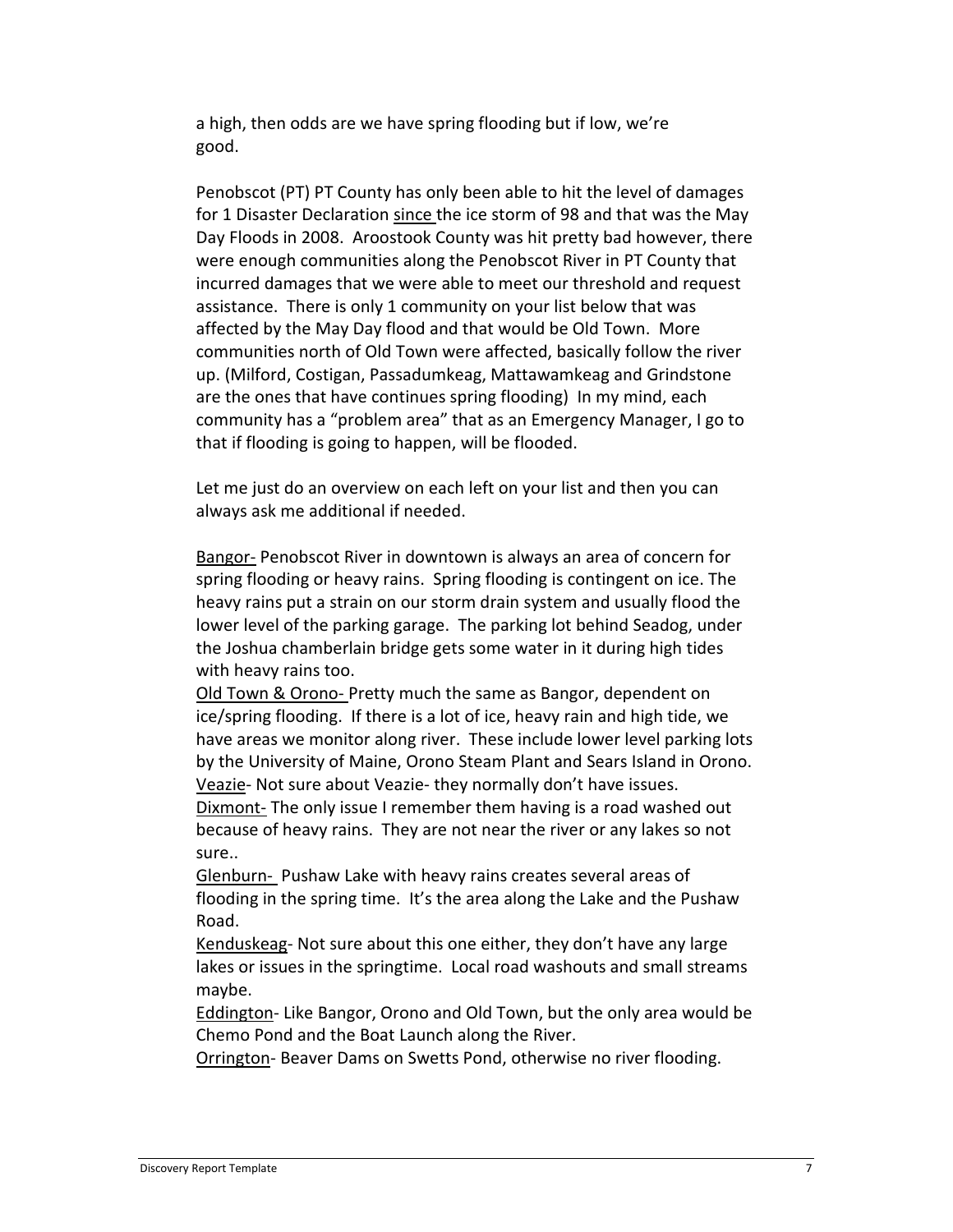#### **b. USGS Stream Station locations within the project:**

Tidal Stream Site USGS 01037050 Penobscot River at Bangor, Maine Latitude 44°47'47", Longitude 68°46'04" NAD83

Stream Site USGS 01036390 Penobscot River at Eddington, Maine Latitude 44°49'36", Longitude 68°41'48" NAD83

Stream Site USGS 01037000 Kenduskeag Stream near Bangor, Maine Latitude 44°51'40", Longitude 68°49'54" NAD83

#### **c. CNMS and NFIP Mapping Study Needs**

Region I CNMS data indicates that the majority of the riverine flooding sources within the project area have validation status of "Unverified – To Be Studied". The reasons that many reaches remain unverified vary, but are largely due to significant changes to terrain, hydraulic structures, or surface types; accepted modeling methods; and data updates. Many of the communities indicated during the Discovery Process that the existing flood maps are generally inaccurate particularly with regard to existing Zone A's. Current CNMS Stream Inventory mileage is summarized in Table 2.

| Validation<br><b>Status</b> | <b>Status Type</b>     | Zone A | <b>Detailed</b> | <b>Unmapped</b> |
|-----------------------------|------------------------|--------|-----------------|-----------------|
| <b>Unknown</b>              | To Be Assessed         |        |                 |                 |
| <b>Unverified</b>           | To Be Studied          | 348.5  | 18.0            |                 |
| Valid                       | <b>NVUE</b>            |        | 121.7           |                 |
|                             | Compliant              |        |                 |                 |
| <b>Total CNMS Inventory</b> |                        | 348.5  | 139.7           |                 |
|                             | <b>Total Unmapped*</b> |        |                 | 117.26          |

| Table 2: CNMS Miles for Lower Penobscot Discovery Communities |
|---------------------------------------------------------------|
|                                                               |

## **d. Socio-economic Analysis**

According to the United States Census Bureau's most recent census data (2010), the combined population of the communities in the project area is approximately 113,000. The most populated City is Bangor with approximately 31,000 residents. The City of Orono has approximately 10,500; the City of Brewer has approximately 9,200 and the City of Old Town has approximately 8,500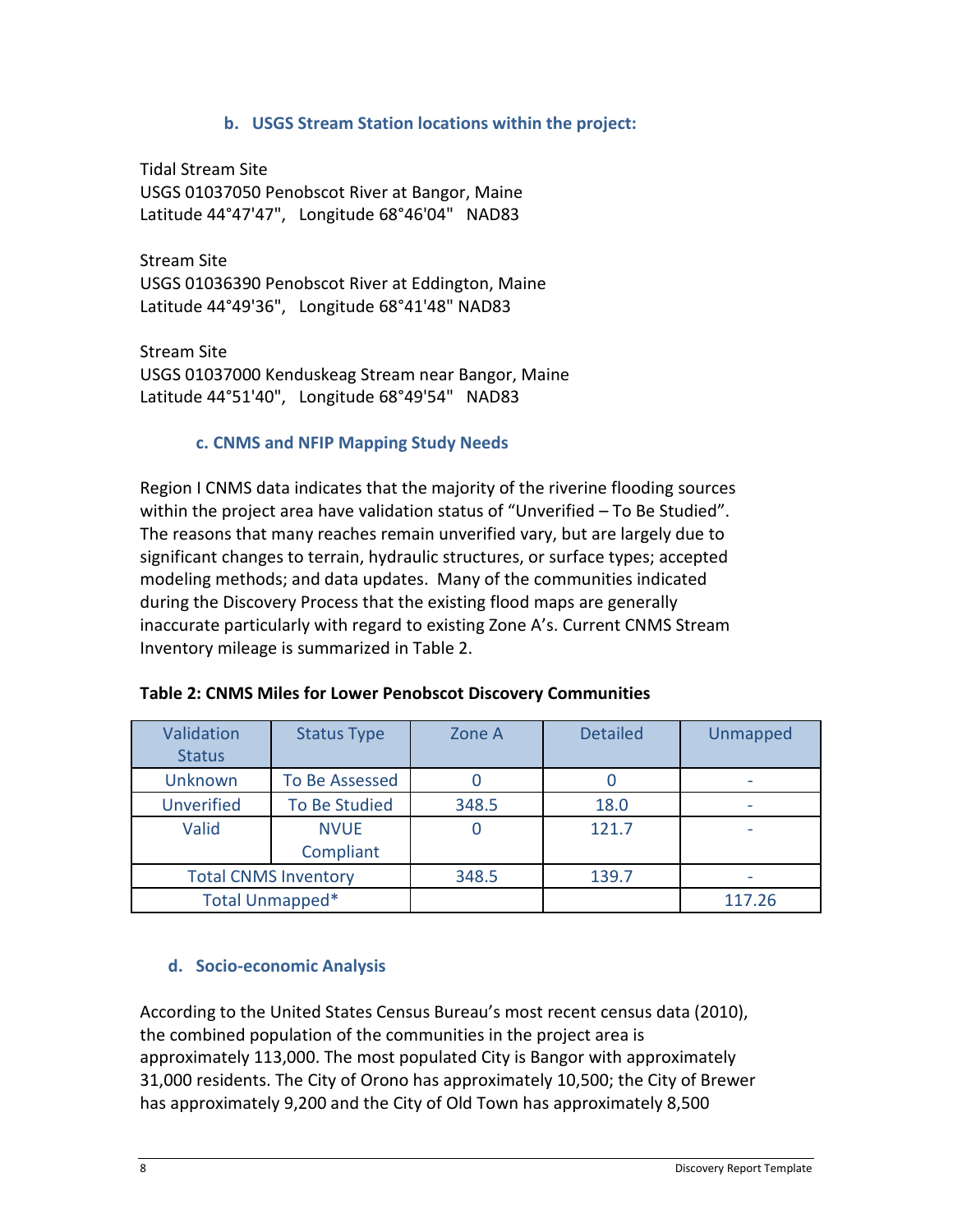residents. The remaining communities have between 700 and 7000 residents. In 2014 19% of the population were 18 years of age or under, 64% were between the ages of 18 to 65 and 17% were 65 years of age or older.

In 2014 95% of the population of Penobscot County identified as White alone; 1%, 1% identified as American Indian and Alaska Native alone; 1% identified as Black or African American alone, 1% identified as Hispanic or Latino and 1% identified as Asian alone.

The median value of homes in Penobscot County is \$137,700. 91% of the population are high school graduates and 24% have bachelor's degrees. The median household income in 2014 dollars is \$44,543. 18% of the population is in poverty.

## **e. Community NFIP Data**

## **Letters of Map Change (LOMCs)**

The presence and number of LOMCs in a community can be an indication of increasing development in a community and/or problematic flood hazard boundaries. As of December 2015, Penobscot County had 377 Letters of Map Amendment and 7 Letters of Map Revision. The county has a population of 153, 364 in the most recent census. The number of Letters of Map Change per person is approximately 2 per 100.

## **Community Rating System (CRS)**

Currently, the only Community Rating System (CRS) community in the project area is the City of Old Town

## **Repetitive Loss**

There are eleven repetitive loss properties in the town of Milford, within the project area.

#### **Insurance Policies and Coverage**

There are 247 total policies in the project area and a total of \$44,188,300 worth of insurance coverage.

| Community      | <b>Total Area</b> | <b>LOMCS</b> | <b>CRS</b> | Rep         | <b>Insurance</b> | <b>Insurance</b> |
|----------------|-------------------|--------------|------------|-------------|------------------|------------------|
|                | Population        |              |            | <b>Loss</b> | <b>Policies</b>  | Coverage         |
| Bangor         | 31,000            | 10           |            |             | 60               | \$12,589,200     |
| <b>Bradley</b> | 1,400             |              |            |             | 4                | \$201,200        |
| <b>Brewer</b>  | 9,200             | 9            |            |             | 8                | \$1,442,400      |
| Carmel         | 1,301             |              |            |             |                  |                  |

## **Table 3: Project Area NFIP Data by Community**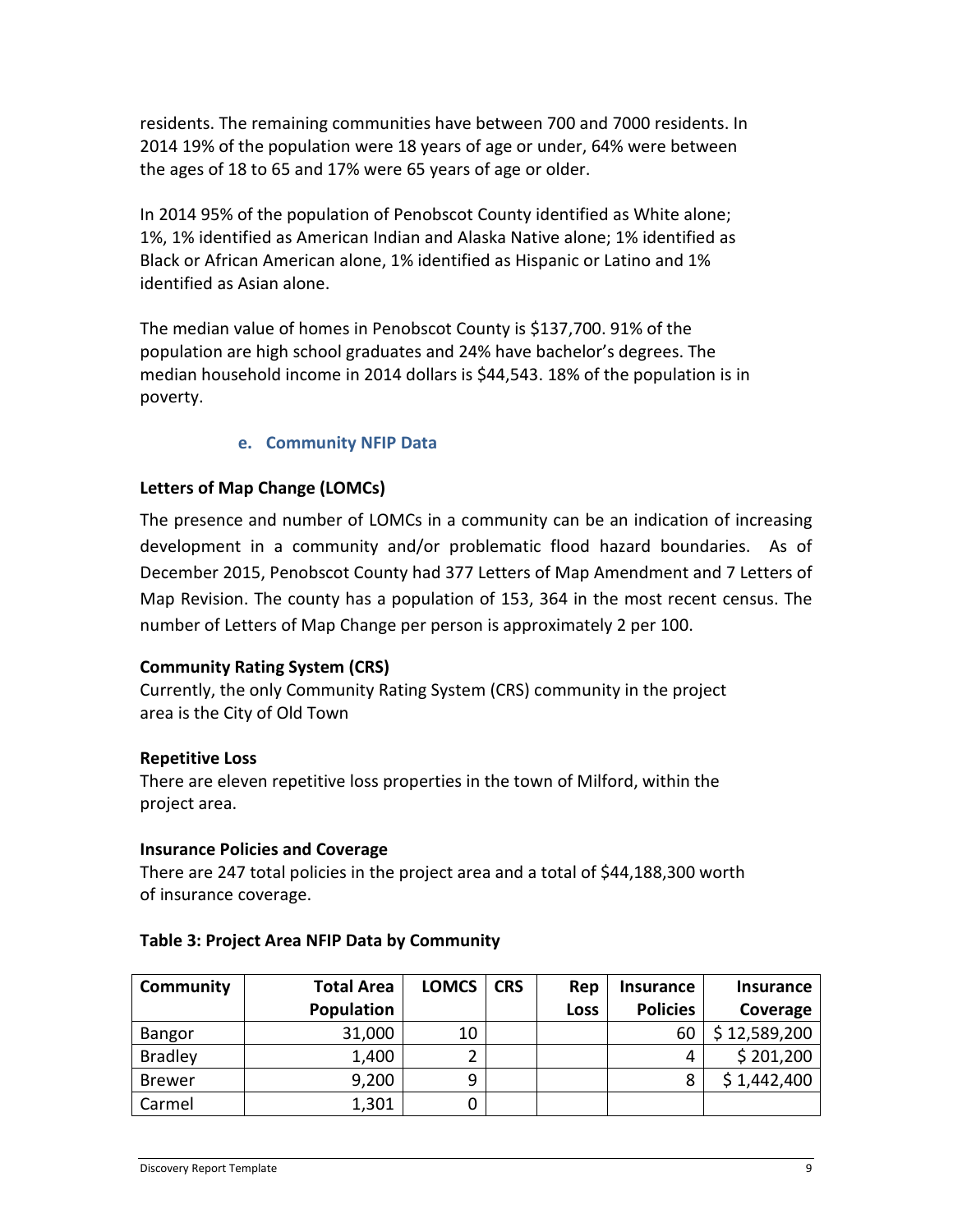| Clitfon    | 743    | 7              |     |    | $\overline{1}$ | \$105,000   |
|------------|--------|----------------|-----|----|----------------|-------------|
| Corinth    | 2,400  | 1              |     |    | $\overline{2}$ | \$425,500   |
| Dixmont    | 1,008  | 6              |     |    |                |             |
| Eddington  | 2,200  | 1              |     |    | $\overline{2}$ | \$290,000   |
| Etna       | 1,012  | $\mathbf 0$    |     |    |                |             |
| Exeter     | 1,092  | $\overline{2}$ |     |    |                |             |
| Glenburn   | 5,000  | 38             |     |    | 32             | \$5,506,700 |
| Hampden    | 6,757  | 11             |     |    | 19             | \$4,765,400 |
| Hermon     | 4,540  | 29             |     |    | 6              | \$963,900   |
| Holden     | 2,952  | 6              |     |    | 3              | \$552,900   |
| Kenduskeag | 1,265  | 1              |     |    | 7              | \$1,233,700 |
| Levant     | 2,300  | 16             |     |    | 3              | \$358,200   |
| Milford    | 3,000  | 9              |     | 11 | 24             | \$3,116,200 |
| Newburgh   | 1,412  | $\overline{2}$ |     |    |                |             |
| Old Town   | 8,500  | 58             | Yes |    | 39             | \$5,383,800 |
| Orono      | 10,500 | 24             |     |    | 25             | \$5,402,300 |
| Orrington  | 3,526  | 53             |     |    | 7              | \$1,368,400 |
| Plymouth   | 1,175  | 10             |     |    | $\overline{2}$ | \$243,300   |
| Stetson    | 1,150  | 9              |     |    | $\overline{2}$ | \$144,200   |
| Veazie     | 2,011  | 1              |     |    | $\overline{1}$ | \$96,000    |

## **Community Participation**

As shown in Table 4, Carmel is the only community in the project area that does not currently participate in the NFIP. Most of the communities became program participants in the 1970s.

## **Table 4: Community Participation**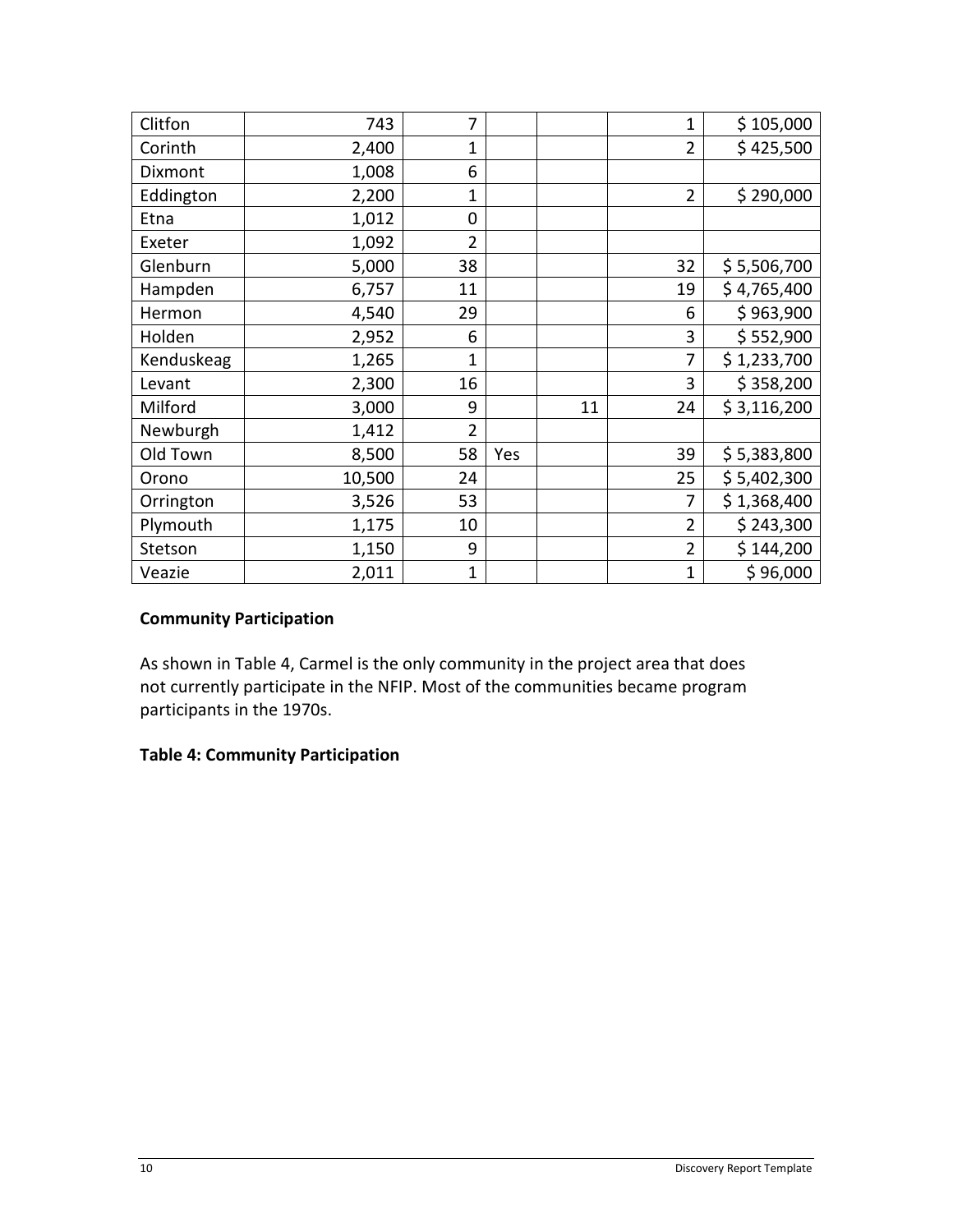| Community                 | Program   | <b>Status</b>        | <b>Emergency</b> | <b>Regular Entry</b> |
|---------------------------|-----------|----------------------|------------------|----------------------|
| <b>BANGOR, CITY OF</b>    | Regular   | PARTICIPATING        | 04/03/1975       | 06/15/1978           |
| <b>BRADLEY, TOWN OF</b>   | Regular   | PARTICIPATING        | 11/25/1974       | 05/01/1978           |
| <b>BREWER, CITY OF</b>    | Regular   | <b>PARTICIPATING</b> | 02/21/1975       | 06/01/1978           |
| CARMEL, TOWN OF           |           | NOT PARTICIPATING    |                  |                      |
| CLIFTON, TOWN OF          | Regular   | <b>PARTICIPATING</b> | 03/30/1990       | 05/02/1994           |
| <b>CORINTH, TOWN OF</b>   | Regular   | PARTICIPATING        | 03/30/1990       | 07/01/1991           |
| DIXMONT, TOWN OF          | Regular   | <b>PARTICIPATING</b> | 04/19/1976       | 02/04/1987           |
| <b>EDDINGTON, TOWN OF</b> | Regular   | <b>PARTICIPATING</b> | 02/09/1976       | 07/03/1978           |
| ETNA, TOWN OF             | Regular   | PARTICIPATING        | 05/19/1976       | 04/09/1985           |
| <b>EXETER, TOWN OF</b>    | Emergency | PARTICIPATING        | 03/19/2014       |                      |
| <b>GLENBURN, TOWN OF</b>  | Regular   | <b>PARTICIPATING</b> | 07/15/1975       | 08/05/1991           |
| HAMPDEN, TOWN OF          | Regular   | PARTICIPATING        | 11/24/1975       | 09/04/1987           |
| HERMON, TOWN OF           | Regular   | <b>PARTICIPATING</b> | 06/11/1975       | 09/27/1985           |
| HOLDEN, TOWN OF           | Regular   | PARTICIPATING        | 07/23/1975       | 11/07/1978           |
| KENDUSKEAG, TOWN OF       | Regular   | <b>PARTICIPATING</b> | 03/15/1976       | 09/18/1985           |
| LEVANT, TOWN OF           | Regular   | <b>PARTICIPATING</b> | 03/13/1990       | 07/01/1991           |
| MILFORD, TOWN OF          | Regular   | PARTICIPATING        | 05/30/1975       | 04/17/1978           |
| NEWBURGH, TOWN OF         | Regular   | <b>PARTICIPATING</b> | 09/16/1975       | 12/04/1985           |
| OLD TOWN, CITY OF         | Regular   | PARTICIPATING        | 06/25/1974       | 04/17/1978           |
| ORONO, TOWN OF            | Regular   | <b>PARTICIPATING</b> | 04/03/1975       | 07/03/1978           |
| ORRINGTON, TOWN OF        | Regular   | PARTICIPATING        | 09/20/1994       | 01/07/2003           |
| PLYMOUTH, TOWN OF         | Regular   | PARTICIPATING        | 03/30/1990       | 07/01/1991           |
| STETSON, TOWN OF          | Regular   | <b>PARTICIPATING</b> | 08/18/1975       | 09/18/1985           |
| <b>VEAZIE, TOWN OF</b>    | Regular   | PARTICIPATING        | 04/19/1979       | 04/19/1979           |

#### **Community Map Status**

As shown in Table 5 below, community map dates range from the 1970s to 2002, in the case of Bangor and Orrington. Many of the maps have all zone A, C and X with no elevations determined. The Town of Etna had a Flood Hazard Boundary Map dated 1/1/1975, but it was rescinded. Etna currently does not have any mapped SFHA. This puts the community at increased risk, as there are parts of Etna and Plymouth Pond within Etna, as well as Tracy Brook and several smaller streams. Some of the streams intersect major roadways, including I-95. All of the communities in the project area are at increased risk due to their outdated or nonexistent FIRMs.

#### **Table 5: Community Map Status**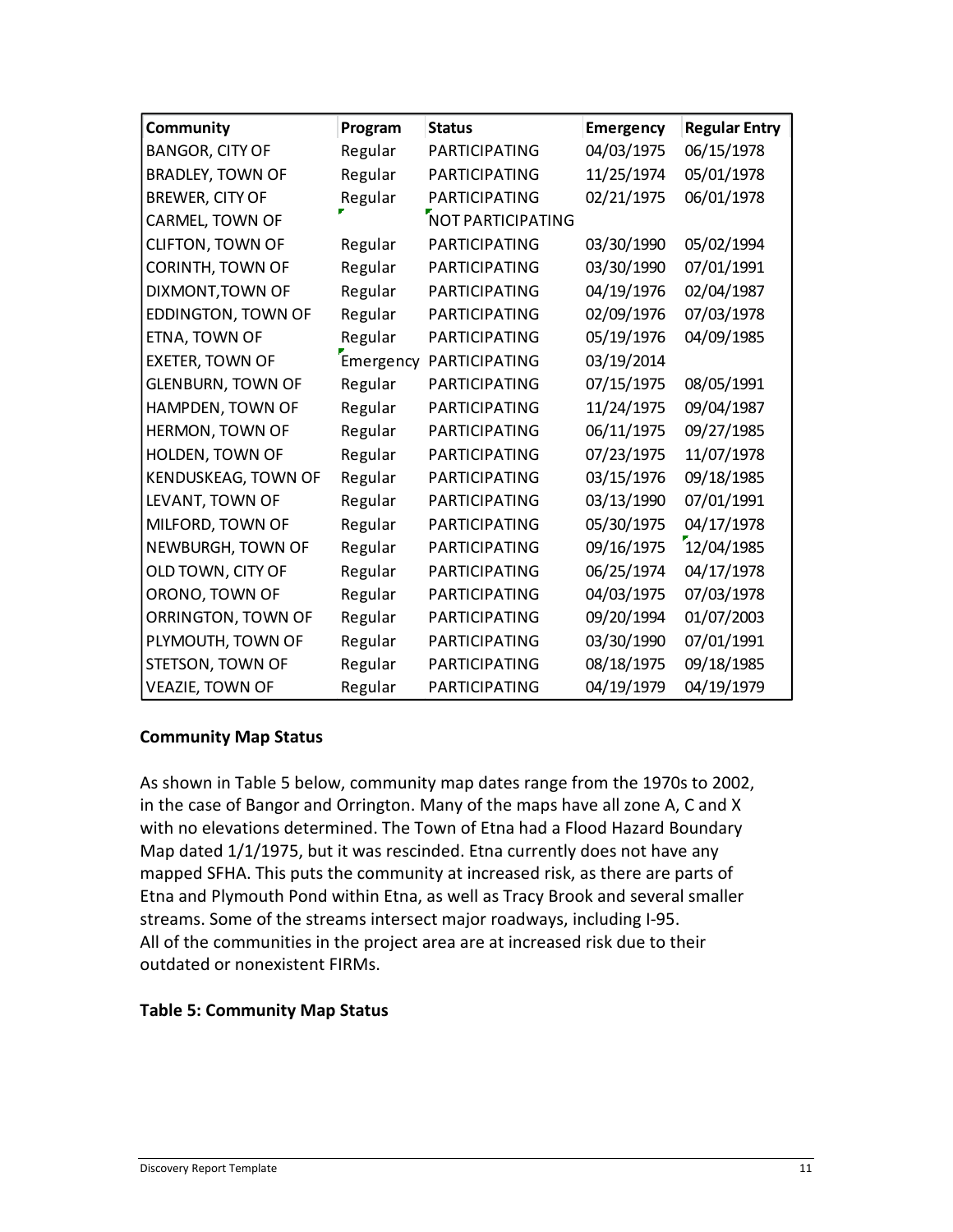| Community                  | <b>Current Map</b> | <b>FIRM</b>                                   |
|----------------------------|--------------------|-----------------------------------------------|
| <b>BANGOR, CITY OF</b>     | 03/04/2002         | <b>REVISED</b>                                |
| <b>BRADLEY, TOWN OF</b>    | 05/01/1978         | ORIGINAL                                      |
| BREWER, CITY OF            | 06/01/1978         | ORIGINAL                                      |
| <b>CARMEL, TOWN OF</b>     | 02/28/1975         | NEVER MAPPED                                  |
| <b>CLIFTON, TOWN OF</b>    | 05/02/1994         | ORIGINAL                                      |
| CORINTH, TOWN OF           | 07/01/1991         | ALL ZONE A, C AND X - ORIGINAL FIRM BY LETTER |
| DIXMONT, TOWN OF           | 02/04/1987         | ALL ZONE A, C AND X - NO ELEVATION DETERMINED |
| <b>EDDINGTON, TOWN OF</b>  | 07/03/1978         | ORIGINAL                                      |
| ETNA, TOWN OF              |                    | ALL ZONE CAND X - NO PUBLISHED FIRM           |
| <b>EXETER, TOWN OF</b>     | 02/21/1975         | <b>NEVER MAPPED</b>                           |
| <b>GLENBURN, TOWN OF</b>   | 08/16/1993         | <b>REVISED</b>                                |
| HAMPDEN, TOWN OF           | 09/04/1987         | ORIGINAL                                      |
| HERMON, TOWN OF            | 09/27/1985         | ALL ZONE A, C AND X - NO ELEVATION DETERMINED |
| HOLDEN, TOWN OF            | 07/03/1995         | <b>REVISED</b>                                |
| <b>KENDUSKEAG, TOWN OF</b> | 09/18/1985         | ALL ZONE A, C AND X - NO ELEVATION DETERMINED |
| LEVANT, TOWN OF            | 07/01/1991         | ALL ZONE A, C AND X - ORIGINAL FIRM BY LETTER |
| MILFORD, TOWN OF           | 04/17/1978         | ORIGINAL                                      |
| NEWBURGH, TOWN OF          | 12/04/1985         | ALL ZONE A, C AND X - NO ELEVATION DETERMINED |
| OLD TOWN, CITY OF          | 04/17/1978         | ORIGINAL                                      |
| ORONO, TOWN OF             | 07/03/1978         | ORIGINAL                                      |
| ORRINGTON, TOWN OF         | 07/17/2002         | ORIGINAL                                      |
| PLYMOUTH, TOWN OF          | 07/01/1991         | ALL ZONE A, C AND X - ORIGINAL FIRM BY LETTER |
| STETSON, TOWN OF           | 08/19/1991         | <b>REVISED</b>                                |
| <b>VEAZIE, TOWN OF</b>     | 05/01/1978         | ORIGINAL                                      |

#### **Dams and Levees**

A significant portion of the below information on dams in the project area was derived from the Penobscot County Multi-Jurisdictional Hazard Mitigation Plan.

## *Dams*

The following is a listing of high and significant hazard dams for Penobscot County, with their location and their hazard potential. Due to the fact that the dams not located in the project area are upstream of the project area, and the down-stream hazard potential is listed as high or significant; the entire table is included. The initials for Hazard Potential found in the table are representative of:

L=Low, failure would probably only cause damage to the owners property H=High, failure would cause loss of life S=Significant, failure would cause significant loss of property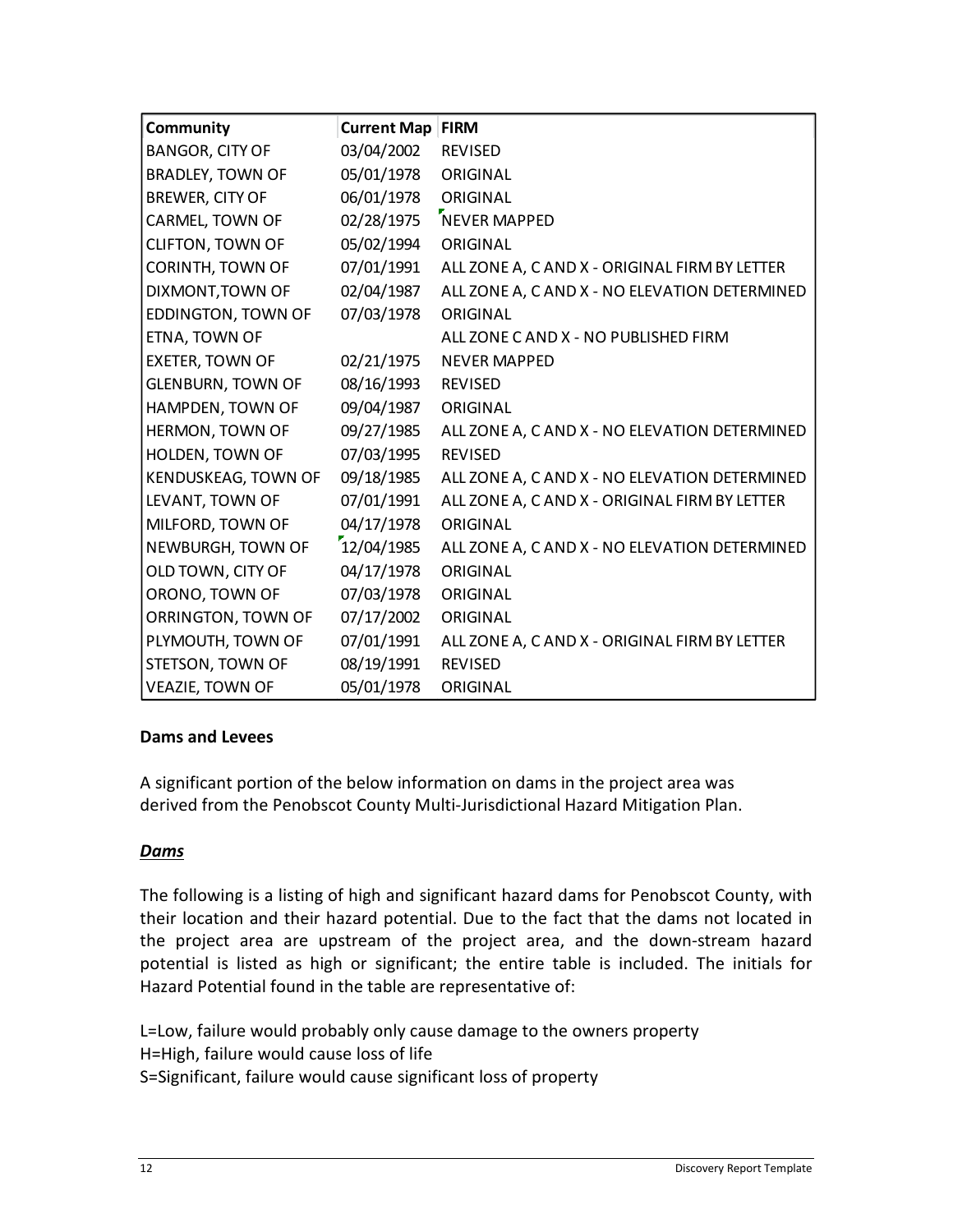|                        | Town                    | Down-stream<br>Hazard |
|------------------------|-------------------------|-----------------------|
| Dam Name               |                         | Potential             |
| Wassookeag Lake        | Dexter                  | н                     |
| East Millinocket Hydro | <b>East Millinocket</b> | н                     |
| Weldon                 | Mattawamkeag            | н                     |
| North Twin             | T3 Indian Purchase      | н                     |
| North Twin - Dike 6    | T3 Indian Purchase      | н                     |
| Stone                  | Millinocket             | н                     |
| Stone - Dike 8         | Millinocket             | н                     |
| Dolby                  | <b>East Millinocket</b> | Н                     |
| <b>Grand Lake</b>      | T06 R08 WELS            | S                     |
| Long Pond              | Lincoln                 | S                     |
| Malletts Mill          | Lee                     | S                     |
| <b>Swetts Pond</b>     | Orrington               | S                     |
| North Twin - Dike 1    | T3 Indian Purchase      | S                     |
| North Twin - Dike 2    | T3 Indian Purchase      | S                     |
| North Twin - Dike 3    | T3 Indian Purchase      | S                     |
| North Twin - Dike 4    | T3 Indian Purchase      | S                     |
| North Twin - Dike 5    | T3 Indian Purchase      | S                     |

#### **Table 6. High and Significant Hazard Dams**

Source: State of Maine, (MEMA) Dam Safety

In 2013, the Maine State Dam Safety Law was changed to reflect a different frequency of dam inspections. High and Significant rated dams must be inspected every six years. All dams must be inspected every twelve years to verify their hazard rating. The Federal Energy Regulatory Commission (FERC) regulates 34 H hazard and 12 S hazard dams in Maine and has 5 engineers to do the inspections. The State regulates 26 H hazard and 79 S hazard dams and employs one engineer.

Although located in Piscataquis County, Ripagenous Dam, if breached, is a considerable flooding hazard for Penobscot County. The impoundment of the dam forms Chesuncook Lake, which is Maine's third largest body of fresh water, and is considered the beginning of the West Branch of the Penobscot River. Three distinct sections of the lake are connected: the main stem is known as Chesuncook Lake; the lower body as Caribou Lake; and a third appendage as Ripagenous Lake. The total impoundment is 26,200 acres, with a maximum depth of 150 feet.

#### **Levees**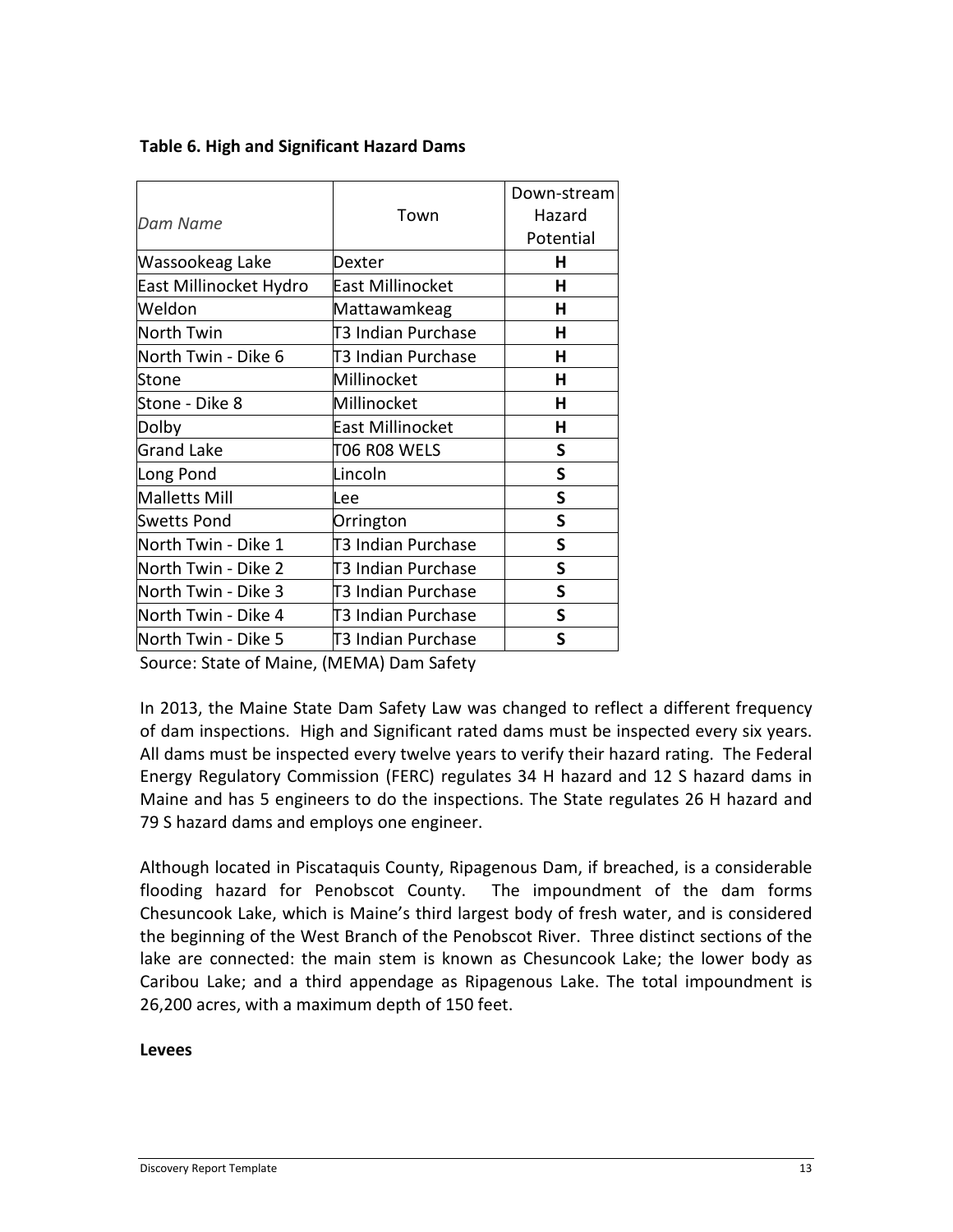There is one levee located on Penobscot Indian Island in Old Town. It is rated unacceptable by the US Army Corps of Engineers due to lack of inspections and encroachments.

# **IV. Discovery Meetings**

The Discovery Meetings were held on April  $26<sup>th</sup>$ , 2016 at the Hampden Public Safety Building in Hampden, ME. There was a morning meeting from 9AM – 11:30 AM and another from 1PM – 3:30 PM.

Representatives were present from FEMA, Maine Floodplain Management Program, Penobscot County Emergency Management Agency, USDA-NRCS, the Greater Pushaw Lake Association and the communities of Hampden, Brewer, Hermon, Bangor, Glenburn, Orono, Bradley, Eddington, Corinth, Orrington, Dixmont, Plymouth, Etna and Veazie.

Comments from the meeting on floodplain mapping requirements were integrated into the CNMS S\_requests data previously generated by the questionnaire responses.

Figure 2 below is the meeting agenda. See Appendix G for the full presentation, and Appendix F for meeting RSVP list and scans of the meeting sign-in sheets.

#### Figure 2. Discovery Meeting Agenda